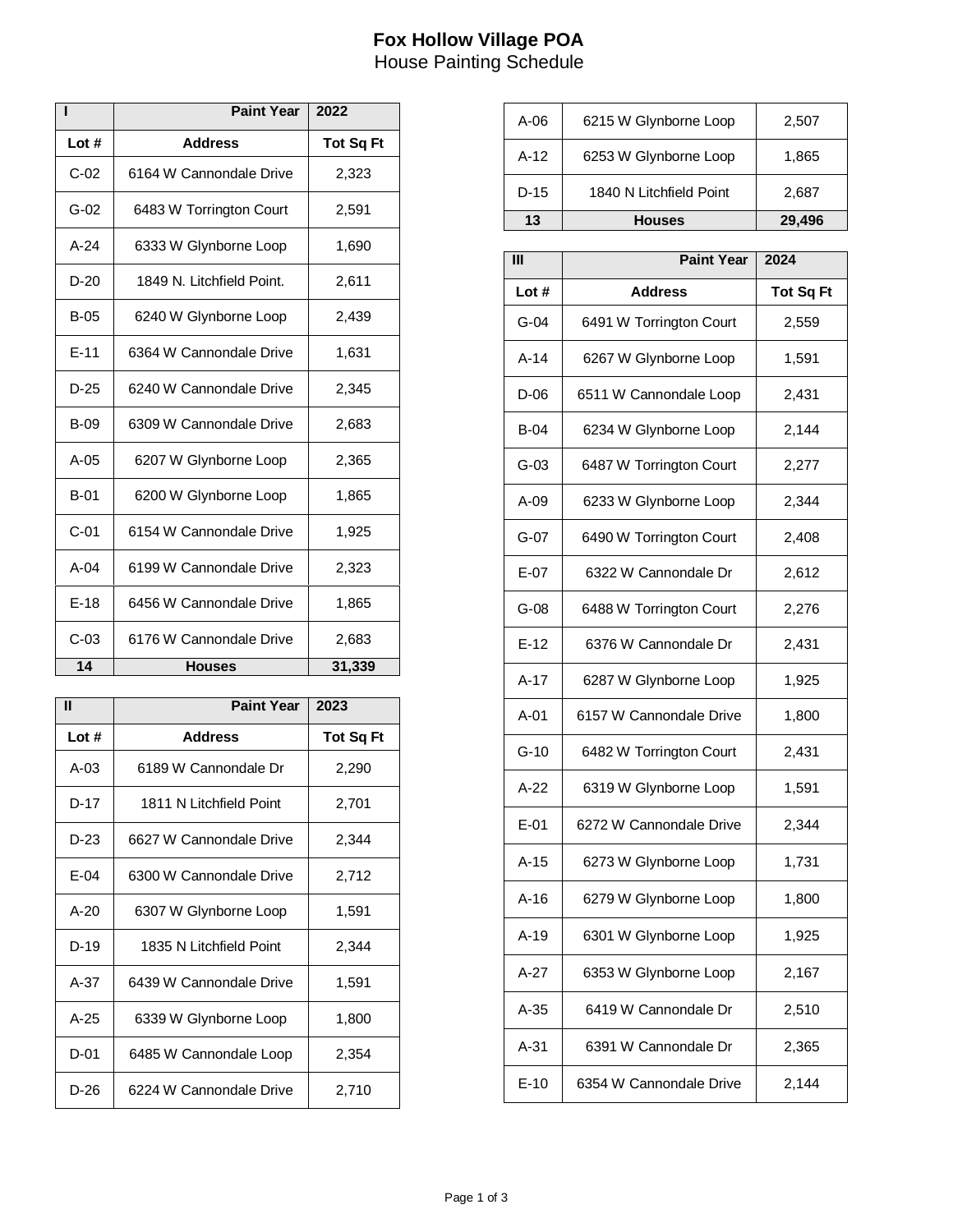## **Fox Hollow Village POA** House Painting Schedule

| 26     | Houses                  | 55,660 |
|--------|-------------------------|--------|
| $A-21$ | 6315 W Glynborne Loop   | 1,796  |
| $E-16$ | 6426 W Cannondale Drive | 1,591  |
| $A-29$ | 6381 W Cannondale Drive | 2,323  |
| $G-06$ | 6496 W Torrington Court | 2,144  |

| IV     | <b>Paint Year</b>       | 2025             |
|--------|-------------------------|------------------|
| Lot#   | <b>Address</b>          | <b>Tot Sq Ft</b> |
| $E-34$ | 6600 W Cannondale Drive | 2,684            |
| B-07   | 6327 W Cannondale Drive | 2,092            |
| A-18   | 6293 W Glynborne Loop   | 2,286            |
| D-13   | 6589 W Cannondale Drive | 1,661            |
| $E-22$ | 1890 N Havershall Point | 2,378            |
| $E-17$ | 6440 W Cannondale Drive | 1,655            |
| $A-11$ | 6247 W Glynborne Loop   | 2,317            |
| $E-19$ | 6470 W Cannondale Drive | 2,455            |
| $D-16$ | 1818 N Litchfield Point | 2,144            |
| $E-03$ | 6290 W Cannondale Drive | 2,185            |
| $E-27$ | 6512 W Cannondale Drive | 2,333            |
| $A-38$ | 6455 W Cannondale Drive | 1,655            |
| $E-28$ | 6526 W Cannondale Drive | 2,226            |
| $E-25$ | 1912 N Havershall Point | 1,667            |
| $A-39$ | 6467 W Cannondale Drive | 2,144            |
| $A-36$ | 6425 W Cannondale Drive | 2,144            |
| $D-24$ | 6252 W Cannondale Drive | 2,727            |
| $D-05$ | 6507 W Cannondale Drive | 1,655            |
| D-04   | 6499 W Cannondale Drive | 2,864            |
| D-21   | 6619 W Cannondale Drive | 2,724            |
| $E-35$ | 6618 W Cannondale Drive | 2,431            |
| A-34   | 6409 W Cannondale Drive | 1,591            |

| D-18   | 1823 N Litchfield Point | 2,615  |
|--------|-------------------------|--------|
| E-08   | 6334 W Cannondale Drive | 2,144  |
| $E-26$ | 1914 N Havershall Pt    | 3,313  |
| $A-33$ | 6405 W Cannondale Dr    | 2,680  |
| $E-20$ | 6484 W Cannondale Drive | 2,772  |
| $A-30$ | 6385 W Cannondale Drive | 1,591  |
| $D-14$ | 6595 W Cannondale Drive | 2,290  |
| $G-09$ | 6486 W Torrington Court | 2,378  |
| $A-13$ | 6261 W Glynborne Loop   | 2,024  |
| 31     | <b>Houses</b>           | 69,825 |

| v           | <b>Paint Year</b>       | 2026             |
|-------------|-------------------------|------------------|
| Lot #       | <b>Address</b>          | <b>Tot Sq Ft</b> |
| $D-09$      | 6547 W Cannondale Drive | 2,145            |
| $B-08$      | 6315 W Cannondale Drive | 2,200            |
| $E-36$      | 6624 W Cannondale Drive | 2,000            |
| $E-29$      | 6538 W Cannondale Drive | 2,431            |
| $E-23$      | 1898 N Havershall Point | 2,156            |
| $E-21$      | 1882 N Havershall Point | 2,724            |
| $A-23$      | 6327 W Glynborne Loop   | 2,676            |
| $A-28$      | 6375 W Cannondale Drive | 1,780            |
| $D-22$      | 6623 W Cannondale Drive | 2,354            |
| $A-26$      | 6347 W Glynborne Loop   | 1,690            |
| $E-33$      | 6588 W Cannondale Drive | 3,111            |
| $G-05$      | 6497 W Torrington Court | 2,205            |
| <b>B-03</b> | 6222 W Glynborne Loop   | 2,290            |
| $A-32$      | 6395 W Cannondale Dr    | 2,548            |
| D-08        | 6531 W Cannondale Drive | 2,295            |
| $D-02$      | 6489 W Cannondale Drive | 1,796            |
| $D-03$      | 6495 W Cannondale Drive | 2,344            |